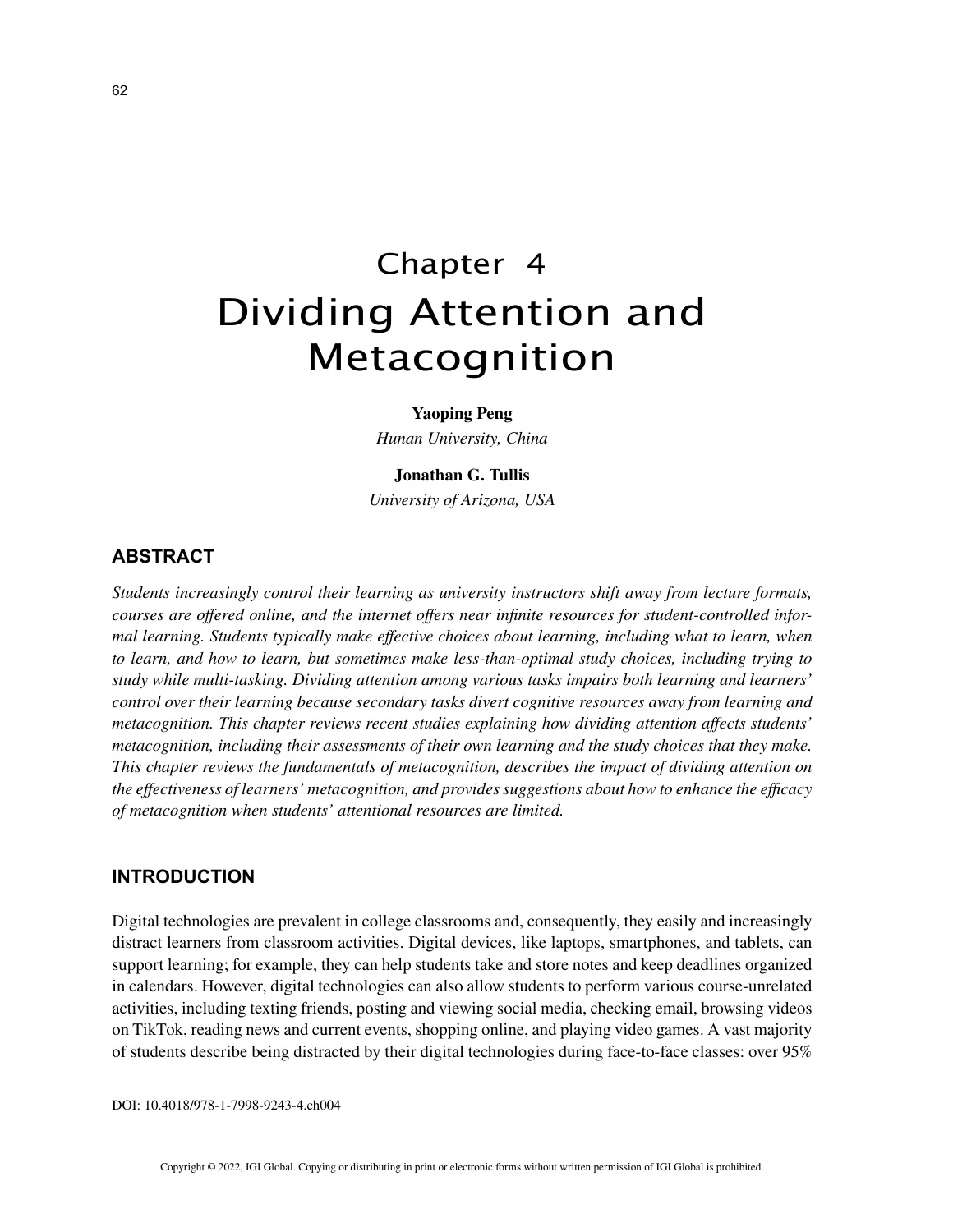of students report sending text massages at least once per class, and over 19% of undergraduate students report constantly texting while in class (le Roux & Parry, 2018). Similarly, when internet use was tracked during a lecture, undergraduate students spent an average of 37% of class time on non-academic tasks (Ravizza, Uitvlugt, & Fenn, 2017). In online classes, which have experienced huge enrollment growths recently (Allen, Seaman, Poulin, & Straut, 2016), distractions happen even more frequently than in traditional face-to-face classes (Lepp, Barkley, Karpinski, & Singh, 2019). Several reasons contribute to the high rate of digital distractions in class, including learners' needs to build and maintain social connections (David et al., 2015), reduce anxiety and boredom (Wang & Tchernev, 2012), and seek out information about tasks unrelated to the central learning task (Bellur et al., 2013).

Digital distractions are increasing in college classrooms, as younger generations report attempting to divide their attention between the primary learning tasks and digital technologies more frequently than older generations (Carrier, Cheever, Rosen, Benitez, & Chang, 2009; Carrier, Rosen, Cheever, & Lim, 2015). Digital distractions may be increasing for several reasons. First, younger generations have been saturated with digital technologies from young ages (i.e., they are digital "natives"), such that they can navigate through digital technologies easily (Thompson, 2013). Second, the development and proliferation of attention-grabbing and attention-demanding digital technologies may enable and prompt students to be distracted at an increasing rate. The continued advances in digital hardware afford students the ability to combine multiple digital activities easily; stronger CPUs allow several computer programs to run simultaneously and provide quicker response speeds to switch smoothly between tasks, and increased screen resolution helps show multiple viewable windows at once (Gibson, 1979; Wijekumar, Meyer, Wgoner & Ferguson, 2006). Finally, the algorithms used by social media companies to prioritize posts are constantly evolving so that they more effectively attract users' attention and make their platforms even more difficult to ignore (Agrawal, 2016; Stern, 2021).

*A central concern with digital distractions in the classroom is that they cause students to divide their attention between their technology and the ongoing lesson.* Students have limited cognitive resources (e.g., Baddeley, Chincotta, & Adlam, 2001). As they allocate some cognitive resources to digital distractions, fewer resources can be devoted to their classroom activities. Dividing attention between multiple tasks significantly impairs students' classroom learning (e.g., Kuznekoff & Titsworth, 2013; Lau, 2017; Mendoza et al., 2018) because students have fewer cognitive resources to encode, manipulate, and integrate information (e.g., Mangels, Picton & Craik, 2001; Moscovitch & Umilta, 1991). *This chapter examines how digital distractions (or dividing attention between digital technologies and ongoing instruction) influence learners' monitoring and control of their own learning in college classrooms.*

Inside and out of traditional classrooms, students need to monitor and control their own learning effectively in order to achieve their learning goals. Students make countless choices about their own learning inside the classroom. For example, students decide what information they pay attention to, what lecture material to write down in their notes, whether to ask a clarifying question to the instructor, when to look up the definition of an unknown word online, and how often they check their phone for new text messages. The number of choices that students have during learning is even greater in asynchronous online classes, as students even choose when and where to learn (Tullis, 2020). Learners make effective choices about their learning in many settings because they have unique insight into their own mental processes. In other words, students know whether they have processed information well or poorly (e.g., Tullis & Fraundorf, 2017). Students can base their learning decisions on this personal knowledge of their own cognitive processes; honoring their choices can yield superior learning (Finley, Tullis, & Benjamin, 2010; Tullis, Fiechter, & Benjamin, 2018). For example, in laboratory studies, allowing learners